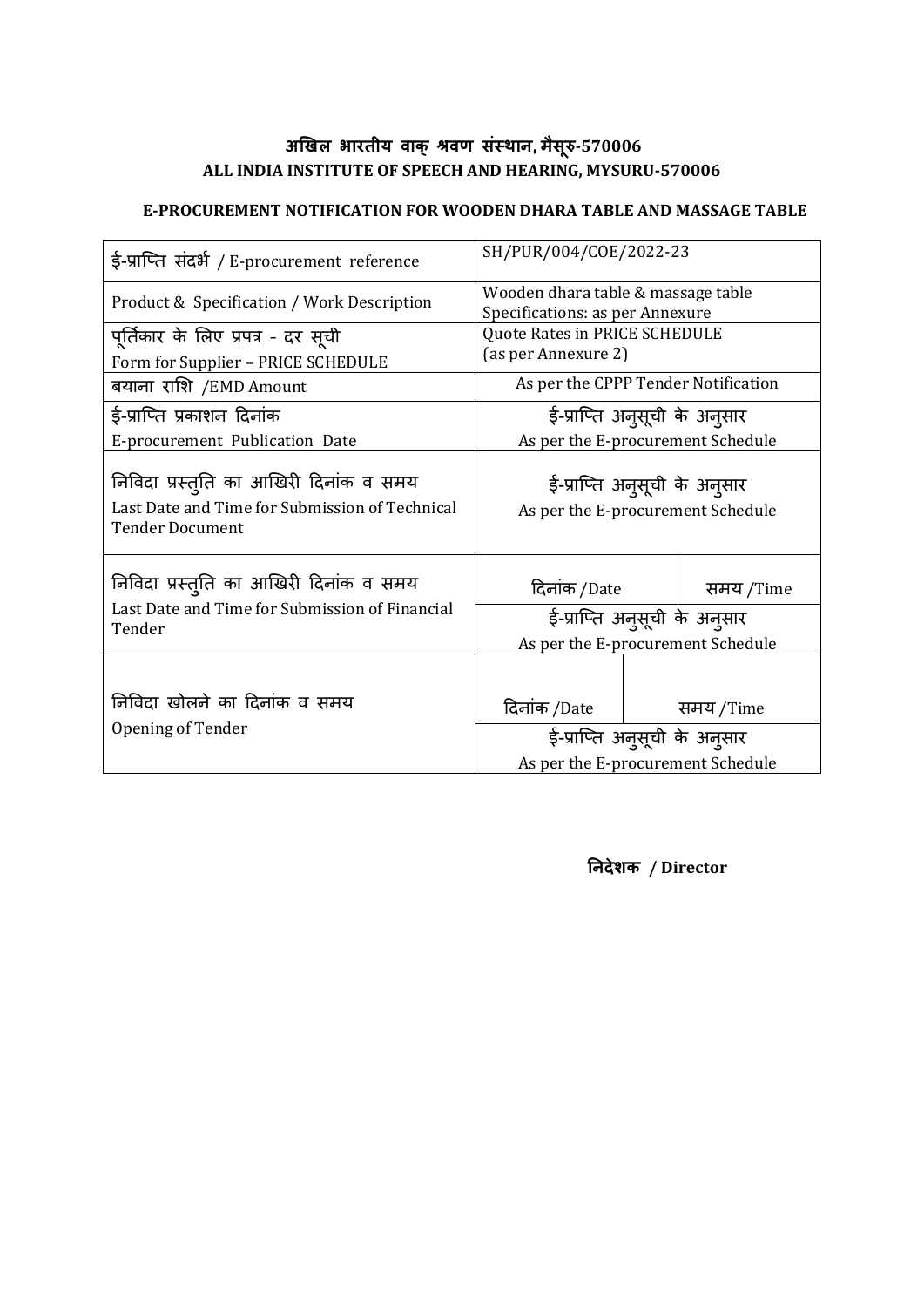### **Annexure**

# Specifications of Wooden Dhara Table (medicine wood)



| Material Type | Wood                 |
|---------------|----------------------|
| Table Width   | 31 inches            |
| Size of the   | 9"X30"x4"            |
| Table         |                      |
| Color         | Brown                |
| Finishing     | All around wood with |
|               | carvings             |
| Leg material  | Wood                 |
| Height        | 4"                   |
|               |                      |

Specifications of Wooden Massage Table (medicine wood) with slab and bed



| <b>Material Type</b> | Wood         |
|----------------------|--------------|
| Table Width          | 31 inches    |
| Size of the          | 9"X30"x4"    |
| Table                |              |
| Color                | <b>Brown</b> |
| Leg material         | Wood         |
| Height               | 4"           |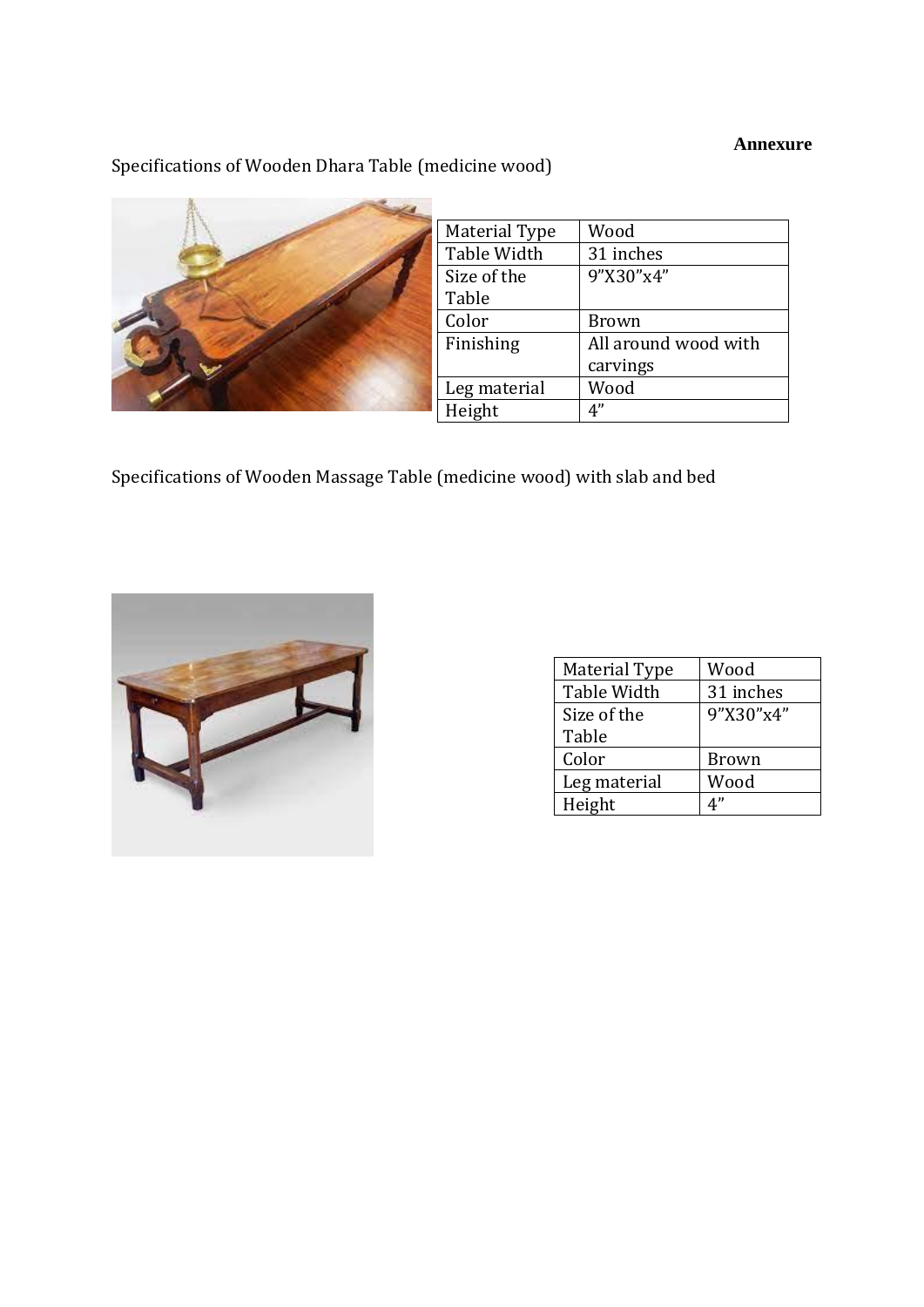### **अखिऱ भारतीय वाक् श्रवण सस्ं थान, मसै रुू-570006 ALL INDIA INSTITUITE OF SPEECH AND HEARING, MYSURU-570006 ऩररशशष्ट/ ANNEXURE-2**

# **दर सचू ी / PRICE SCHEDULE**

सभी मदों के लिए विवरण सहित दर उद्धत करें /Quote rate for all items with description.

| क्रमांक<br>Sl. No | वस्तु का नाम / विवरण<br>Item Name / Description | मात्रा<br>Qty | इकाई<br>Unit<br>rate | GST % | <b>Total Cost</b><br>in INR<br>(Including)<br>all taxes) |
|-------------------|-------------------------------------------------|---------------|----------------------|-------|----------------------------------------------------------|
|                   | Wooden dhara table (medicine wood)              | 02 Nos.       |                      |       |                                                          |
| $\mathcal{D}$     | Wooden Massage table (medicine wood)            | 02 Nos.       |                      |       |                                                          |

**ववतरण: यथा ननम्न सचूचत ऩते ऩर / Delivery: As per the Address given below**

| क्रमाक / | मुख्यालय /Head Quarters                                                   |
|----------|---------------------------------------------------------------------------|
| Sl. No.  |                                                                           |
|          | भंडार अनुभाग, अखिल भारतीय वाक् श्रवण संस्थान, मानसगंगोत्री, मैसूरु-570006 |
| 1.       | Stores Section, All India Institute of Speech and Hearing,                |
|          | Manasagangothri, Mysuru-570006                                            |

 **ऩनूतकि ार के हस्ताऺर Signature of the Supplier नाम, ऩता और मोहर Name, Address and Seal** 

**ददनांक / Date: स्थान / Place:**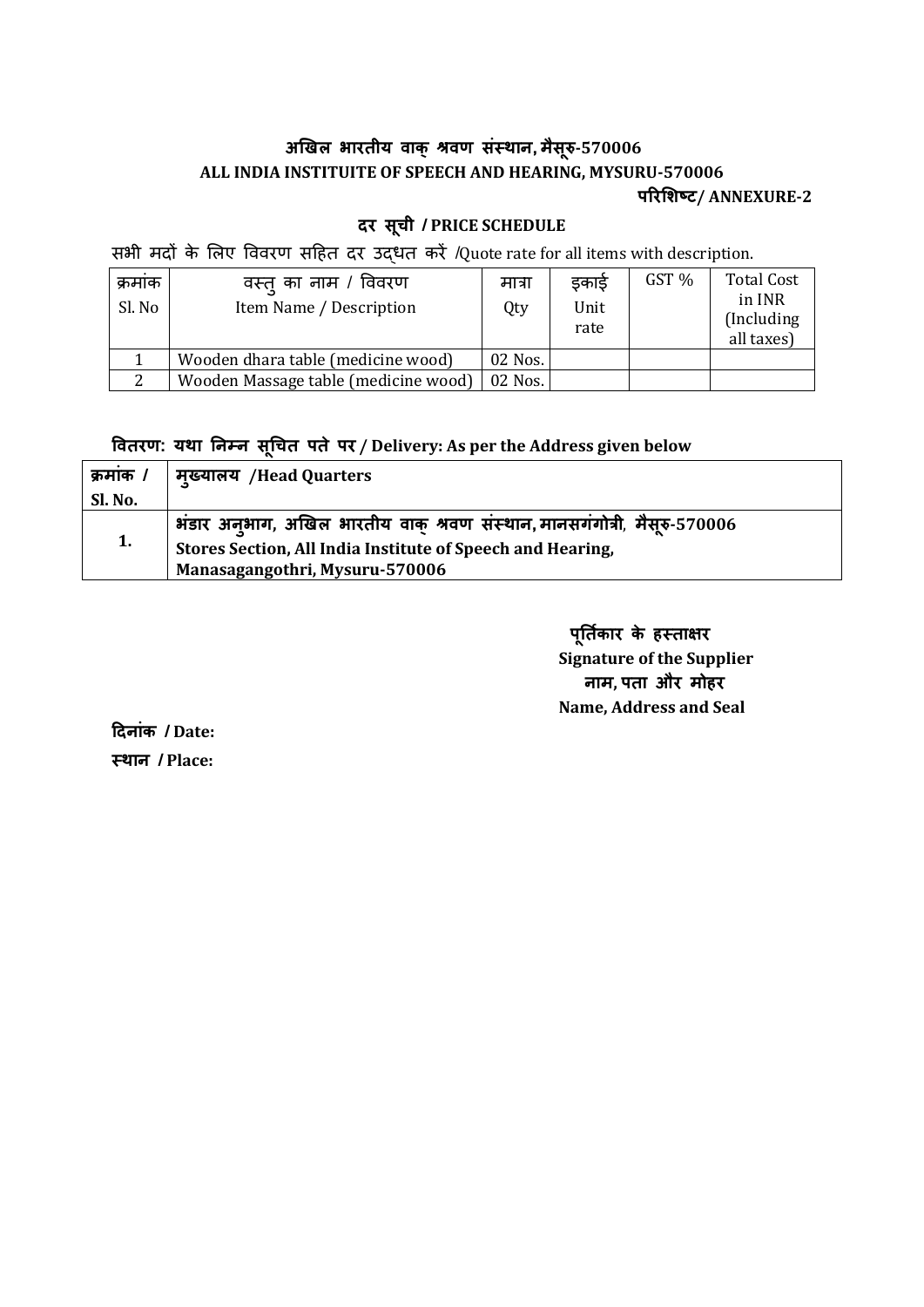#### **सामान्य शतें और ननबंधन / General Terms and Conditions:**

- 1. भारत में उत्पाद बनाने के लिए प्राथमिकता दी जाएगी। Preference will be given to make in India Products
	- a. बोलीदाता को स्पष्ट रूप से उस ब्रांड और उत्पाद का उल्लेख करना चाहिए जिसके लिए फर्मों ने उदधृत ककमा िै। / The bidder should clearly mention the brand and make of the product for which the firm has quoted for.
	- b. बोलीदाता को 04.06.2020 के वाणिज्य आदेश मंत्रालय दवारा जारी दिशा-निर्देशों के अनुसार एक स्व प्रभाणन देना चादिए। / The bidder should submit a self certification as per guidelines issued by Ministry of Commerce Order dated 04.06.2020.
- 2. उद्धृत मूल्यएफओआर(FOR)गंतव्य, आइश (AIISH)मैसूर होना चाहिए। / The price quoted should be FOR destination, AIISH Mysore.
- 3. बोली केवल केंद्रीय सार्वजनिक खरीद पोर्टल (https://eprocure.gov.in/eprocure/app) के माध्यम से प्रस्तुत की जानी चाहिए। हार्ड कॉपी विचार नहीं किया जाएगा। / Bid should be submitted only through Central Public Procurement Portal (https://eprocure.gov.in/eprocure/app). No hard copies will be entertained.
- 4. बोली हमारे विनिर्देशों के अनुसार और क्रमबद्ध रूप में हमारे निविदा दस्तावेज के अनुसार होनी चादिए। / The bid should be exactly according to our specifications and in sequential form as per our tender document.
- 5. बोली खोलने की तिथि से बोली / उद्धरण 180 दिनों की अवधि के लिए मान्य होना चाहिए। / The bid/quotation should be valid for a period of 180 days from the date of opening of the bids.
- 6. रियायती कीमतों को शैक्षिक , अनुसंधान और सेवा संस्थान के रूप में पेश किया जा सकता है। / Discounted prices may be offered being as an Educational, Research and Service institution.
- 7. बोलीदाता, निदेशक आइश, मैसूरू के पक्ष में डिमांड ड्राफ्ट के रूप में , 7,000रुपये की राशि का बयाना जमा / बोली सुरक्षा (आईएनआर अड़तीस हजार रूपये) जमा करेंगे।भौतिक प्रतिलिपि बोलियों को जमा करने की अंतिम तिथि से पहले या उससे पहले निदेशक के कार्यालय में पहूँच जानी चाहिए।कॉपी ऑनराइन फोरी के साथ अऩरोड की जानी चादिए। / The Bidders shall submit an EMD (Earnest Money Deposit)/Bid Security of amount of Rs. 7,000 (INR Rupees Seven Thousand only), in the form of Demand draft in favour of Director AIISH, Mysore. The physical copy should reach office of Director on or before the last date of submission of bids. Copy should be uploaded along with the bid online.
- 8. टेंडर के साथ ही जीएसटी और पैन की कॉपी प्रस्तुत की जानी चाहिए। / Copy of the GST and PAN should be produced along with the tender.
- 9. जहां भी लागू हो ,कर की दर स्पष्ट रूप से दर्शाई जानी चाहिए। / The rate of tax should be clearly indicated wherever, applicable.
- 10. सामग्री की आपूर्ति और स्थापना खरीद आदेश की नियत तारीख के भीतर सभी तरह से पूरी होनी चादिए। / Supply and Installation of the furniture should be completed in all respects within the due date of Purchase Order.
- 11. सभी प्रकार सेसंबंधीत और स्वीकृति में स्थापना के पूरा होने और अच्छी स्थिति मेंमाल / सामग्री की प्राप्ति की तारीख से 30 दिनों के भीतरएनईएफटी / आरटीजीएस द्वारा भुगतान किया जाएगा। अग्रिम भुगतान नहीं किया जाएगा। / Payment will be made by NEFT / RTGS within 30 days from the date of receipt of the goods / materials in good condition and completion of installation in all respects and acceptance. No advance payment will be made.
- 12. सामग्री / उपकरण, इंस्टालेशन, कम्यूनिकेशन और प्रशिक्षण की आपूर्ति में विफलता के मामले में , यदि कोई हो, नियत तारीख के भीतर ,तोप्रति सप्ताह देरी का 0.5% @ जुर्माना लगाया जाएगा या खरीद आदेश के कुल मूल्य का अधिकतम 10% तक का हिस्सा होगा। / In case of failure in supply and